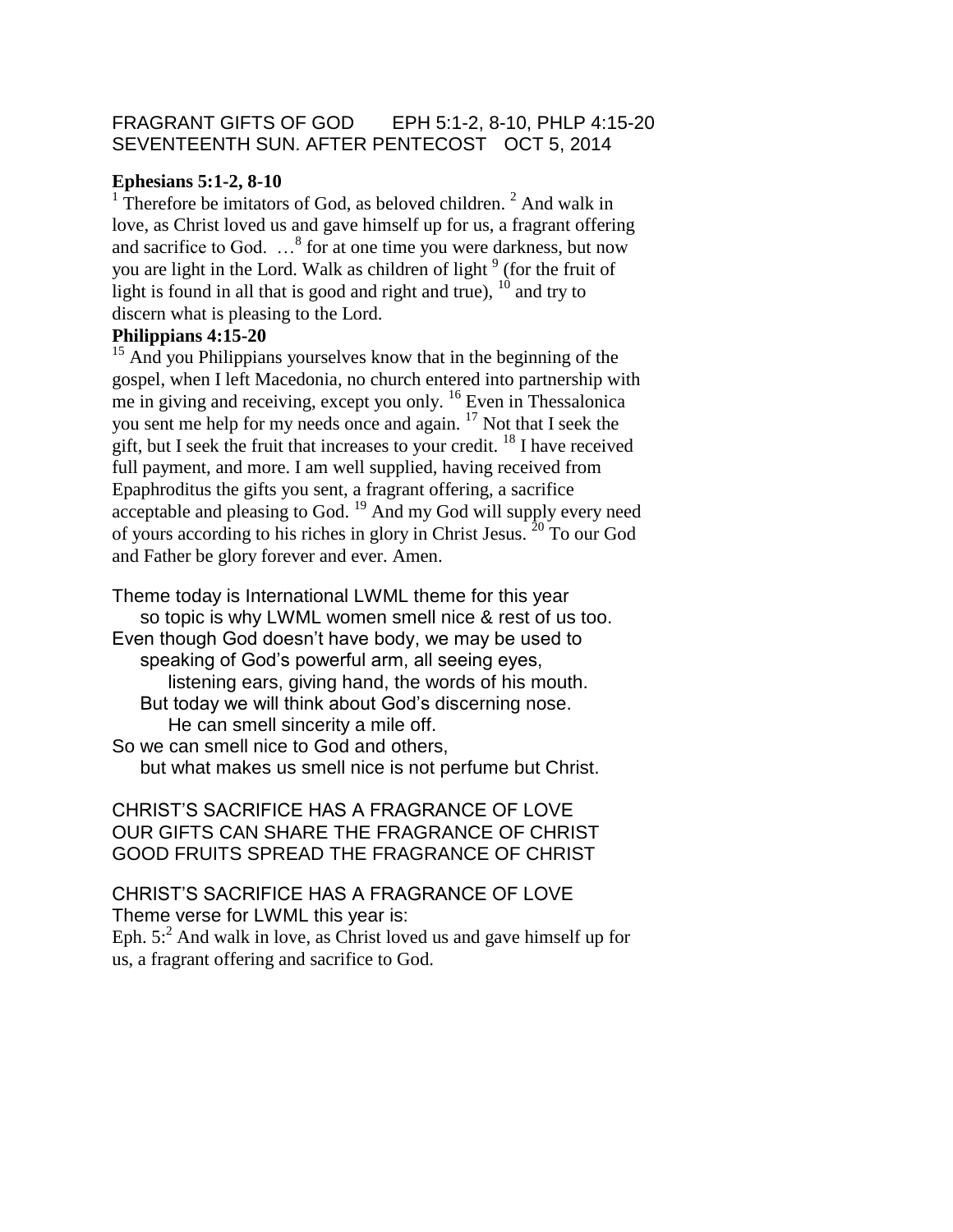There are some good smells this time of year, apple pie, fireplace, outdoors: autumn leaves, steak on grill, and if the wind is right: Angies Kettle Corn What makes a smell good? Not just the smell itself, but memories and experiences we associate with it. Text refers to what smells good to God: sacrifices Gen 8 tells of Noah's sacrifice after he got off the ark. "And when the LORD smelled the pleasing aroma, the LORD said in his heart, "I will never again curse the ground because of man, God being pleased with the smell is a way of saying God accepts the sacrifice and grants his blessing. But God is not pleased just because he likes the smell of steaks grilling on the altar. The prophets tell of sacrifices God does not accept. He considers the smoke just stench in his nostrils, because the people were just going through the motions, their behavior was stinky. What matters most to God is not the amount of the sacrifice but the attitude that goes with it. If we proudly think our good works deserve God's blessing, it is like burning a big pile of garbage. When sacrifices smell good to God it is because of what is associated with them: Obedience to his instructions, gratitude for his gifts, trust in him alone for grace and blessings. This is why sacrifice that is most acceptable & fragrant to him, is the sacrifice of Christ himself on the cross. Because, as Paul says, it was a willing gift of himself, it was given out of great love for us and for God. It was his sweet attitude that made the sacrifice fragrant. We can be confident this sacrifice is accepted by God and that he grants his blessings in return - to us. When Jesus died, women who were prototype of LWML women serving funerals, followed custom of using spices that smelled good to cover the stench of decaying body. But it is actually Jesus' death that is the fragrance that covers the stench of our spiritual decay & rottenness. This is what makes LWLM women and us smell wonderful, the fragrance of Jesus' sacrifice in our place. In recent weeks, we have been reading through Philippians. Here too, Paul refers to fragrant sacrifice, also showing…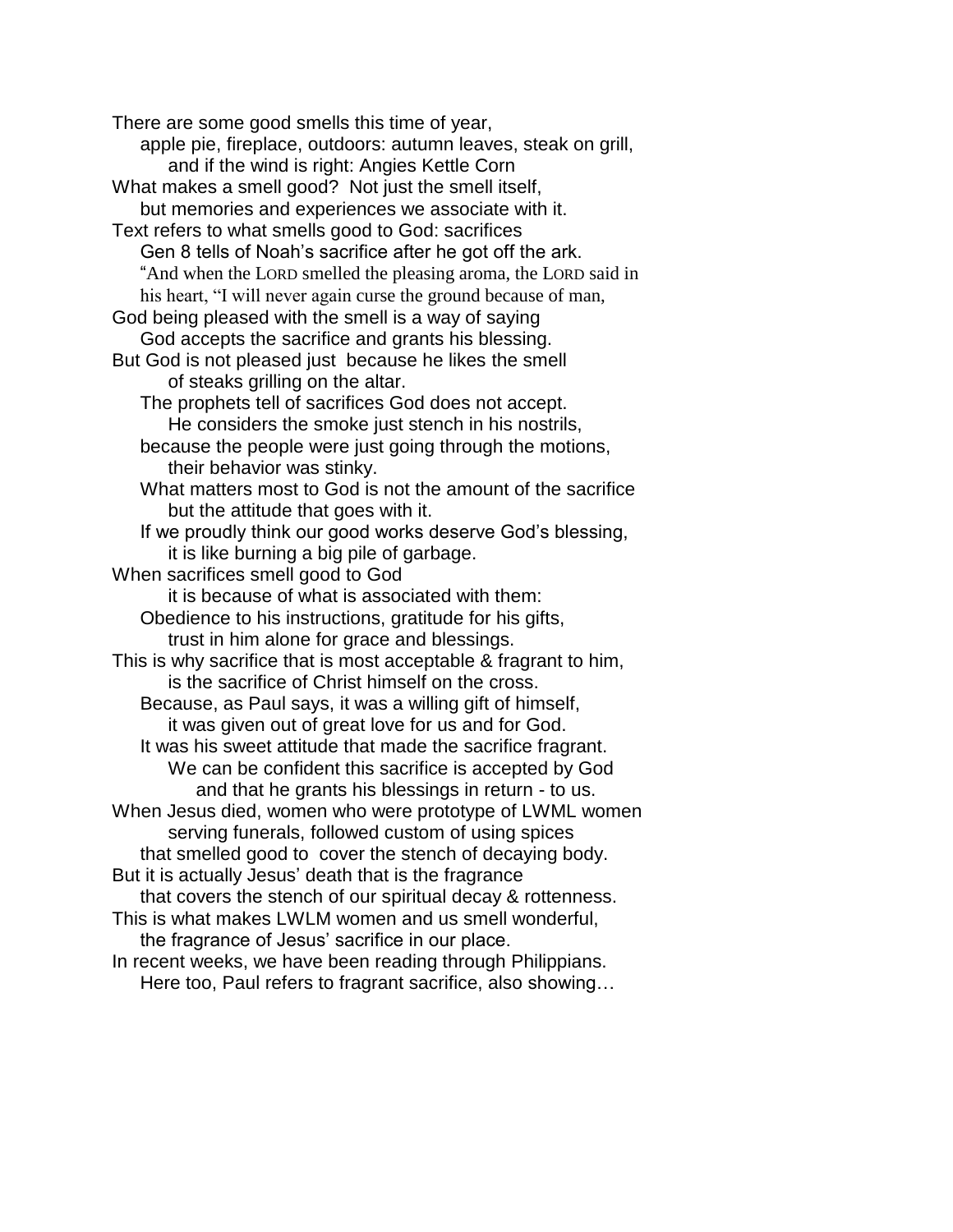# OUR GIFTS CAN SHARE THE FRAGRANCE OF CHRIST

Phlp.  $4^{18}$  I have received full payment, and more. I am well supplied, having received from Epaphroditus the gifts you sent, a fragrant offering, a sacrifice acceptable and pleasing to God. <sup>19</sup> And my God will supply every need of yours according to his riches in glory in Christ Jesus. <sup>20</sup> To our God and Father be glory forever and ever. Amen.

You know when you are around a smell like smoke, fish or heavy perfume, you tend to take on that smell, it gets in your hair & clothes. So even other people can tell where you have been. When we are close to Christ, washed in his sacrificial blood, we smell to God like his son, maybe like a new baby smell. Or we are like Jacob who dressed in brother Esau's clothes when he brought food to father Isaac to ask for his blessing. His father grabbed him & smelled the outdoors and gave him Esau's blessing. But we are dressed in robes of Christ's righteousness not just as a trick but so we can do his work in his overalls. We have sacrificing to do as God's vineyard workers. Unlike Jacob, what God can smell a mile off is attitude. What is acceptable, fragrant & pleasing to God about Philippian's gifts for Paul's work is that they have taken on the attitude of Christ. In Paul's words to Ephesians, they were imitators of God, acting like God, not because they were just pretending, but because they were beloved children who naturally took on their Father's mannerisms. So, like Jesus, their gifts were not grudging but joyful, not given because they were asked and felt obligated but because they planned & wanted to on their own. Their gifts were given out of love for God, for Paul and for those who were hearing Gospel from Paul. Like widow's mite, pattern for gifts WLML is known for, their gifts were generous, not in size but in comparison to their own neediness. This is because their gifts were given out of faith and trust that God would supply every need of theirs according to his riches in glory in Christ Jesus.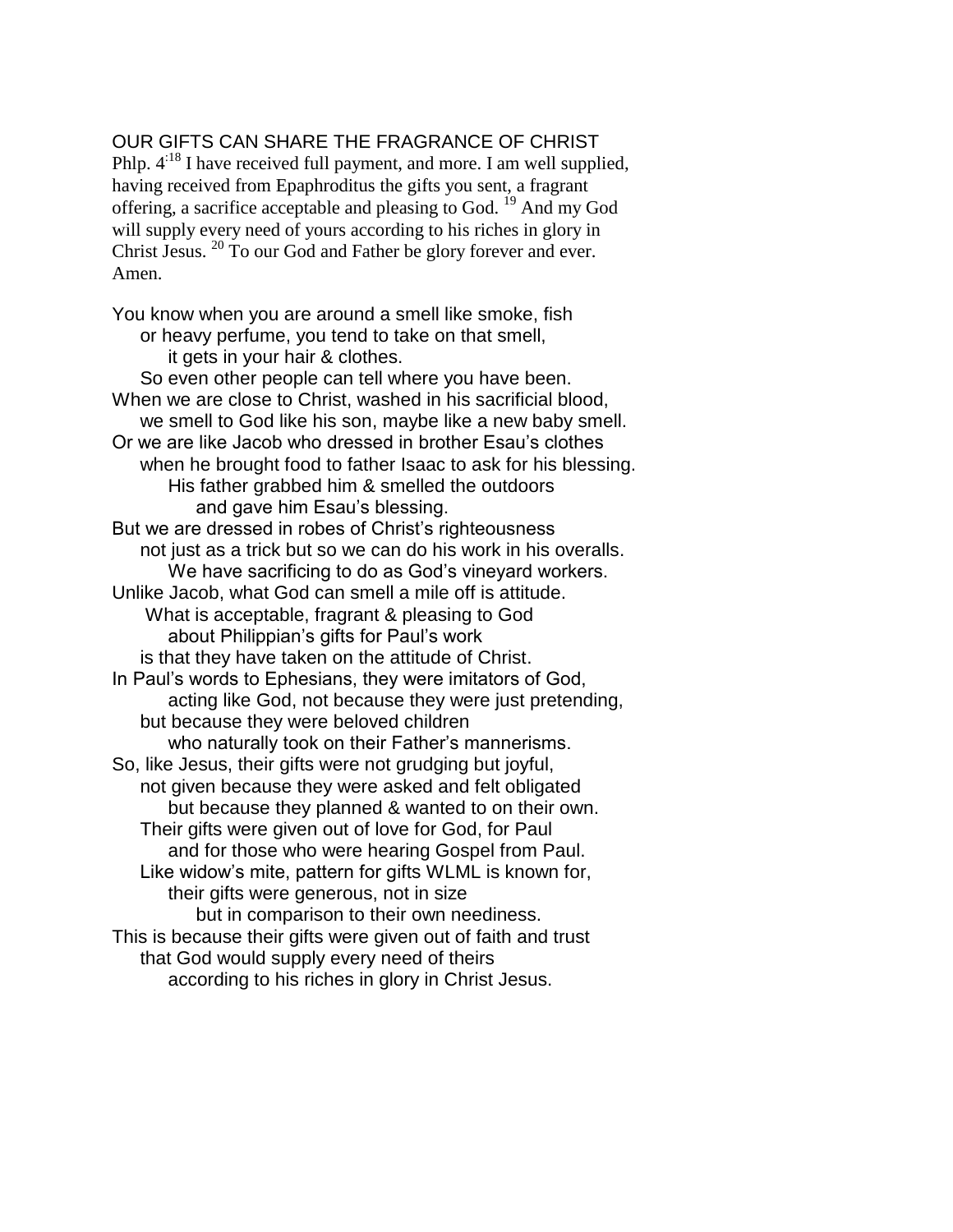This phrase can mean God supplies us from his riches or in abundant proportion to his riches in glory or because of his riches in glory in Christ or that the riches he supplies are those in glory or actually, all of the above.

All, of which serves to glorify God, which is our goal.

## GOOD FRUITS SPREAD THE FRAGRANCE OF CHRIST

Eph.  $5$ :<sup>8</sup> for at one time you were darkness, but now you are light in the Lord. Walk as children of light  $9$  (for the fruit of light is found in all that is good and right and true),

Phlp. 4: <sup>15</sup> And you Philippians yourselves know that in the beginning of the gospel, when I left Macedonia, no church entered into partnership with me in giving and receiving, except you only. <sup>16</sup> Even in Thessalonica you sent me help for my needs once and again.  $^{17}$  Not that I seek the gift, but I seek the fruit that increases to your credit.

Beside "fragrant sacrifice", another word picture found in both Eph. 5 and Phllp. 4 is fruits, which is fitting because fruits are often fragrant. and also because when Paul writes about fruits of the Spirit, as in Galatians, he is talking about attitudes: love, joy, peace, patience, goodness, kindness, etc. The point is first that these attitudes just naturally grow from having God's word planted & growing in our hearts. or as Paul puts it in Eph. 5, from being in God's light. but fruits also have seeds in them that produce more. as Paul writes in Phlp 4, it increases. Paul uses business language, picturing their gift as investment for which he is here writing a receipt. First their giving is good for them as it is for us, it is part of a healthy, growing, Christian life. But also, it is good for others, not just Paul. They have joined with him in partnership. The business of God, in which we are all involved not just as customers or servants but as partners is spreading the wonderful fragrance of God to others. Paul writes about this in 2 Cor. 15: But thanks be to God, who in Christ always leads us in triumphal procession, and through us spreads the fragrance of the knowledge of him everywhere. **<sup>15</sup>** For we are the aroma of Christ to God